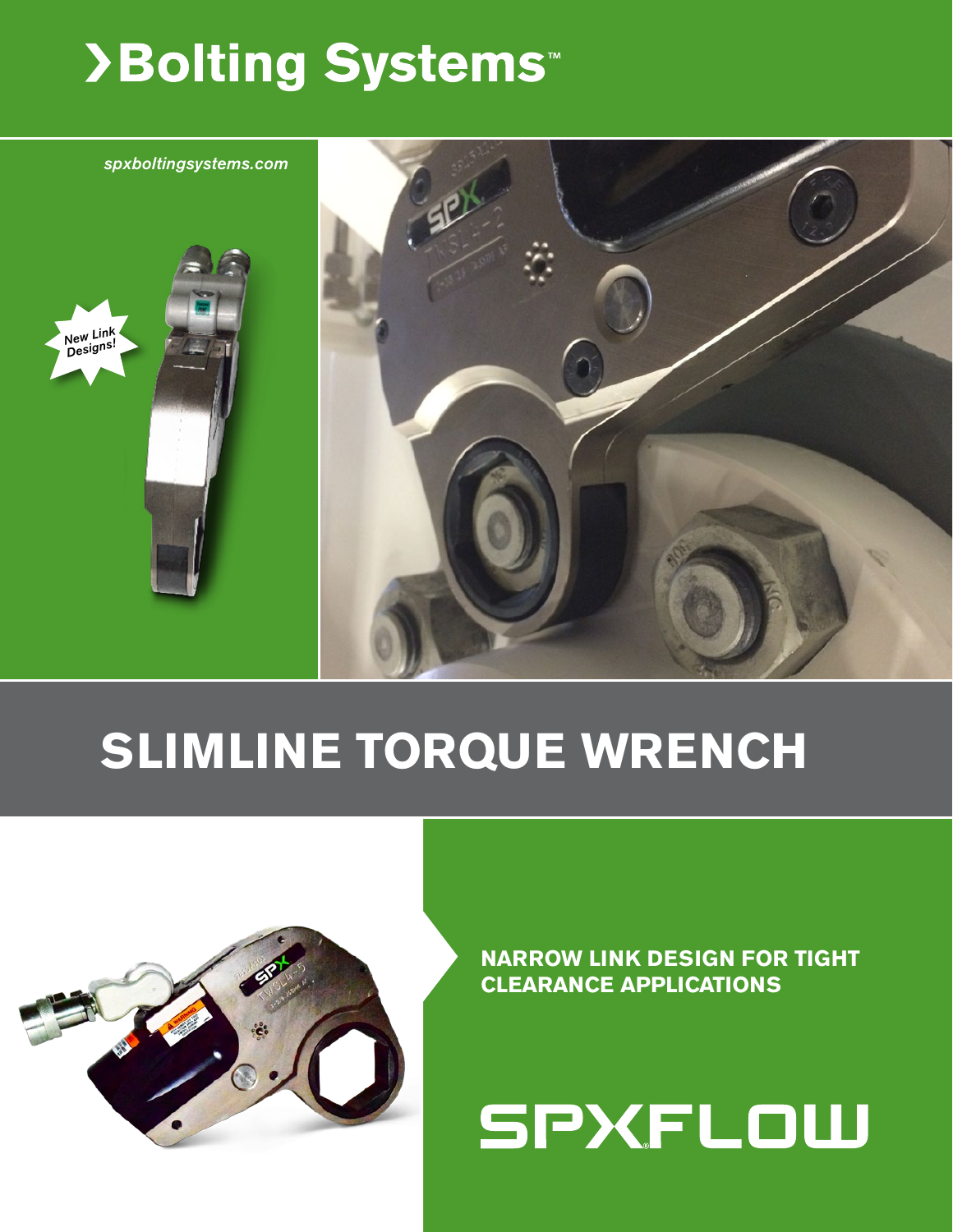**TWSL4-046 Link (left) & TWSL4-060 Link with TWLC4 Drive Body (right)**



# **THE SLIMLINE TORQUE WRENCH**

The SlimLine Torque Wrench is engineered to fit inaccessible applications with minimal clearance.

#### **Features & Benefits**

- **Dynamic engineering modeling (FEA) optimized** tool design to extend life and durability
- The SlimLine links use the same quick change Drive Body as the existing TWLC links
- Small nose radius, fits all standard API and ANSI flanges
- Rigid steel body construction with corrosion resistant plating
- **Fully enclosed drive mechanism for operator** safety
- Swivel manifold has an internal relief valve to prevent retract side over-pressurization
- Multi-axis swivel technology for free positioning of tool and hoses



Optional Handle Order #: **DFTAS000002**

#### **Other Related Items**





| <b>Specifications and Dimensional Data</b> |              |                            |                 |                            |                                                                                                                      |                 |                    |                 |  |  |  |
|--------------------------------------------|--------------|----------------------------|-----------------|----------------------------|----------------------------------------------------------------------------------------------------------------------|-----------------|--------------------|-----------------|--|--|--|
| ∞₩₩                                        | <b>Size</b>  | $\mathsf{A}$<br>mm<br>(In) | B<br>mm<br>(ln) | $\bullet$<br>mm<br>$(\ln)$ | $\mathsf{D}$<br>mm<br>(In)                                                                                           | E<br>mm<br>(ln) | F<br>mm<br>$(\ln)$ | G<br>mm<br>(ln) |  |  |  |
| 43<br>⊚<br>$\sim$ $\circ$                  | TWSL2        | 145<br>(5.71)              | 114<br>(4.49)   | 128<br>(5.04)              | 184.5<br>(7.26)                                                                                                      | 8.8<br>(0.35)   | 25.0<br>(0.98)     | 42.00<br>(1.65) |  |  |  |
| HEX RANGE -                                | <b>TWSL4</b> | 168.1<br>(6.61)            | 137.0<br>(5.39) |                            | $\begin{array}{ c c c c c }\n\hline\n168.0 & 224.3 & 10.72 & 30.5 \\ (6.61) & (8.83) & (0.42) & (1.20)\n\end{array}$ |                 |                    | 52.00   (2.04)  |  |  |  |

### **DRIVE BODY INTERCHANGES WITH THE TWLC & TWSL LINK SIZES**

The Drive Body is designed to interchange with the TWLC (Low Clearance) and the new TWSL (SlimLine) Links, lowering your tool investment across each series to broaden your application reach.

\*Contact your nearest SPXFLOW Bolting Systems sales representative for assistance in sizing the proper tool for your application, or go to *spxboltingsystems.com* website for details about other available link sizes not listed.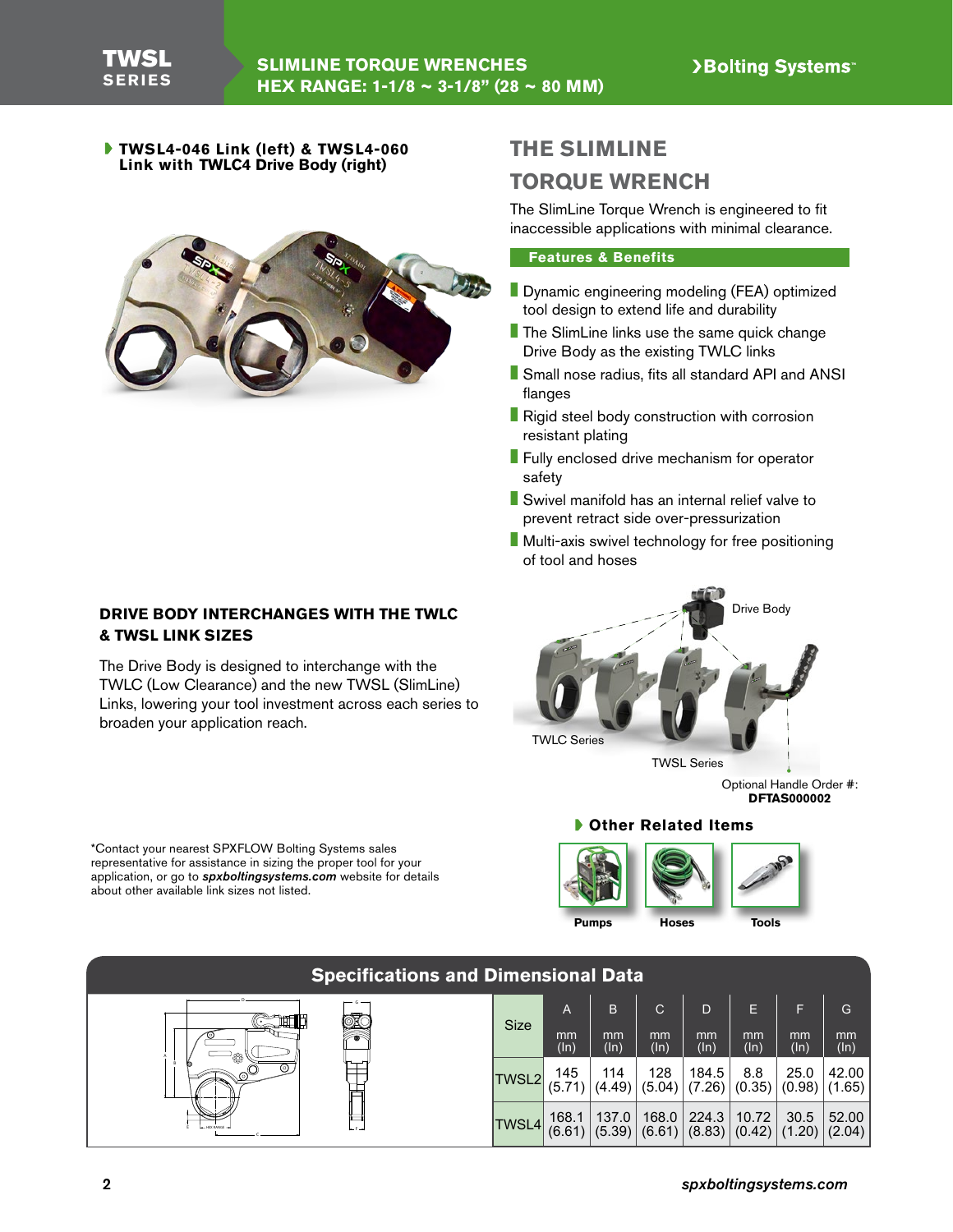# **SlimLine Application Range** New SlimLine\* Standard (TWSL Series) (TWLC Series) TELE **TOTA** -101

Due to the compact design, the maximum torque of the TWSL links vary depending on link size, \* reference the information below for complete details.



The TWSL's narrow width and reduced radius design enables the tool to fit into tight areas where standard low clearance links cannot.

\* Shown with optional handle, order # **DFTAS000001** for TWSL2, **DFTAS00002** for TWSL4.

| Torque Wrench Drive Body Ordering Information for SlimLine |  |
|------------------------------------------------------------|--|
|------------------------------------------------------------|--|

| Drive Body   |    |    | Hex Range for SlimLine |           |     | SlimLine Min Torque |                | SlimLine Max. Torque                      | Weight (Body Only) |     |  |
|--------------|----|----|------------------------|-----------|-----|---------------------|----------------|-------------------------------------------|--------------------|-----|--|
| Order No.    | mm | mm | in                     | in        | Nm  | lb-ft               | Nm             | Ib-ft                                     | kg                 | lb  |  |
| <b>TWLC2</b> | 28 | 60 | $1 - 1/8$              | $2 - 3/8$ | 301 | 222                 | $.681 - 2.508$ | $1.240 - 1.850$                           | 1.0                | 2.2 |  |
| <b>TWLC4</b> | 46 | 80 | $1 - 13/16$            | $3 - 1/8$ | 685 | 505                 |                | $ 3.578 \sim 5.708^* 2.639 \sim 4.210^* $ | 2.0                | 4.4 |  |

Note: Links are sold separately from the drive body, refer to the tables below.

## **Torque Wrench Link Ordering Information for SlimLine**

| Link      |    |    | Hex Range for SlimLine |           |     | SlimLine Min Torque |                                 | SlimLine Max. Torque | Weight (Link Only) |             |  |
|-----------|----|----|------------------------|-----------|-----|---------------------|---------------------------------|----------------------|--------------------|-------------|--|
| Order No. | mm | mm | in                     | in        | Nm  | lb-ft               | Nm                              | Ib-ft                | kg                 | lb          |  |
| TWSL2-#   | 28 | 60 | 1-1/8                  | $2 - 3/8$ | 301 | 222                 | 1.681 - 2.508                   | 1.240 - 1.850        | $1.9 - 2.05$       | $4.2 - 4.5$ |  |
| TWSL4-#   | 46 | 80 | $1 - 13/16$            | $3 - 1/8$ | 685 | 505                 | $3.578 \sim 5.708$ <sup>*</sup> | $ 2,639 - 4,210^* $  | $3.7 - 3.8$        | $8.0 - 8.4$ |  |

Note: The "#" suffix will be replaced with the actual link size in a numeric value.

| <b>TWSL2 SlimLine Link Reference Table</b> |                |                   |           |             |                       |     |  |  |  |
|--------------------------------------------|----------------|-------------------|-----------|-------------|-----------------------|-----|--|--|--|
| Nut A/F                                    |                | Link<br>Order No. |           | Max. Torque | Weight<br>(Link Only) |     |  |  |  |
| mm                                         | in             |                   | <b>Nm</b> | $Ib-ft$     | kg                    | lb  |  |  |  |
| 32                                         | $1 - 1/4$      | <b>TWSL2-032</b>  | 1,681     | 1,240       | 1.87                  | 4.1 |  |  |  |
| 36                                         | $1 - 7/16$     | <b>TWSL2-036</b>  | 1,939     | 1.430       | 1.90                  | 4.2 |  |  |  |
| 41                                         | $1 - 5/8$      | <b>TWSL2-041</b>  | 2,169     | 1.600       | 1.93                  | 4.3 |  |  |  |
| 46                                         | $1 - 13/16$    | <b>TWSL2-046</b>  | 2,508     | 1,850       | 1.95                  | 4.3 |  |  |  |
| 50                                         | $\overline{2}$ | <b>TWSL2-050</b>  | 2,508     | 1.850       | 1.96                  | 4.3 |  |  |  |
| 55                                         | $2 - 3/16$     | <b>TWSL2-055</b>  | 2,508     | 1,850       | 1.98                  | 4.4 |  |  |  |
| 60                                         | $2 - 3/8$      | <b>TWSL2-060</b>  | 2,508     | 1,850       | 1.99                  | 4.4 |  |  |  |

### **TWSL4 SlimLine Link Reference Table**

| Nut A/F |             | Link<br>Order No. |           | Max. Torque | Weight<br>(Link Only) |                |
|---------|-------------|-------------------|-----------|-------------|-----------------------|----------------|
| mm      | in          |                   | <b>Nm</b> | Ib-ft       | kg                    | I <sub>b</sub> |
| 46      | 1-13/16     | <b>TWSL4-046</b>  | 3,578     | 2,639       | 3.65                  | 8              |
| 50      | 2           | <b>TWSL4-050</b>  | 4,435     | 3,271       | 3.72                  | 8.2            |
| 55      | $2 - 3/16$  | <b>TWSL4-055</b>  | 4,838     | 3,568       | 3.74                  | 8.2            |
| 60      | $2 - 3/8$   | <b>TWSL4-060</b>  | 5,243     | 3,867       | 3.78                  | 8.3            |
| 65      | $2 - 9/16$  | <b>TWSL4-065</b>  | 5,708     | 4,210       | 3.79                  | 8.4            |
| 70      | $2 - 3/4$   | <b>TWSL4-070</b>  | 5,708     | 4,210       | 3.81                  | 8.4            |
| 75      | $2 - 15/16$ | <b>TWSL4-075</b>  | 5,708     | 4,210       | 3.83                  | 8.4            |
| 80      | $3 - 1/8$   | <b>TWSL4-080</b>  | 5.708     | 4.210       | 3.82                  | 8.4            |